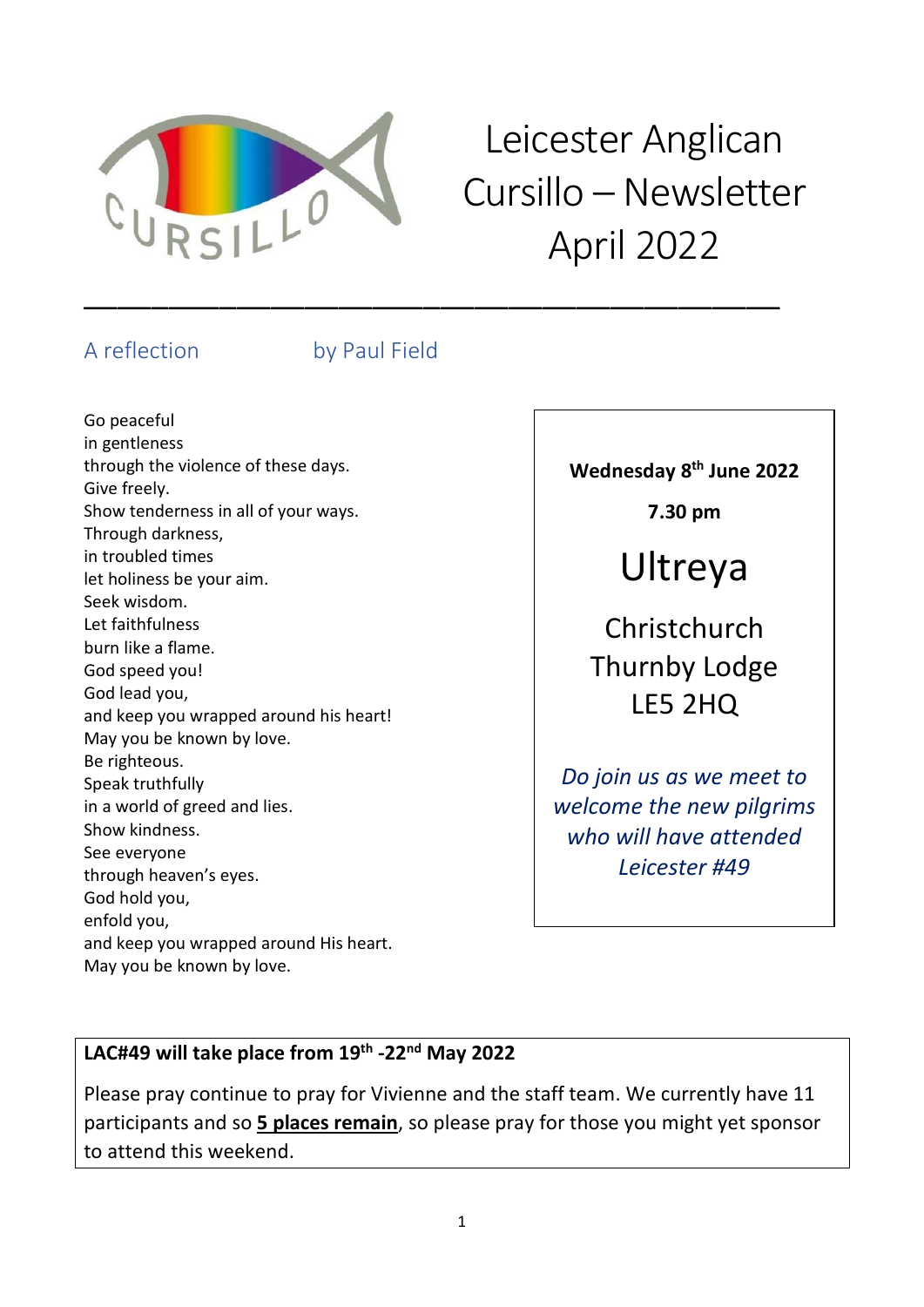#### **Ultreyas**

| Wednesday 8 <sup>th</sup> June |                      | 7-30pm | Christchurch, Thurnby Lodge    |
|--------------------------------|----------------------|--------|--------------------------------|
| Tuesday                        | 5 <sup>th</sup> July | 7-30pm | AGM & Ultreya - Barrow on Soar |

*Date for your Diary We plan to hold our next Day of Deeper Understanding on Saturday 8th October 2022 so please keep this date free, Further details to follow*

#### **Future Weekend dates:**

#50 – 9-12 Feb 2023

#51 – 23-26 Nov 2023

# 52 – 15-18 Aug 2024

#### **National**

**Ultreya GB 2022** is to be held in London on Saturday 3rd September 2022 at Southwark Cathedral

#### **What is Palanca?**

### **PALANCA IS A LEVER**

And

#### PALANCA IS …………

- Prayer that makes the weekend possible
- When you answer the call to serve on team
- When you are prepared to serve in any capacity
- When you are content to serve behind the scenes
- When you offer transport, or to child mind for the participants
- When you offer prayers or other intentions for the week-end
- The brief note telling pilgrims how you are supporting them
- When you affirm others so that they are enabled to serve Christ
- When you attend Clausura
- Above all prayer for the work of Cursillo

This is PRAYER! This is LOVE! This is LEVERAGE!

The cost of Palanca? only your Time!